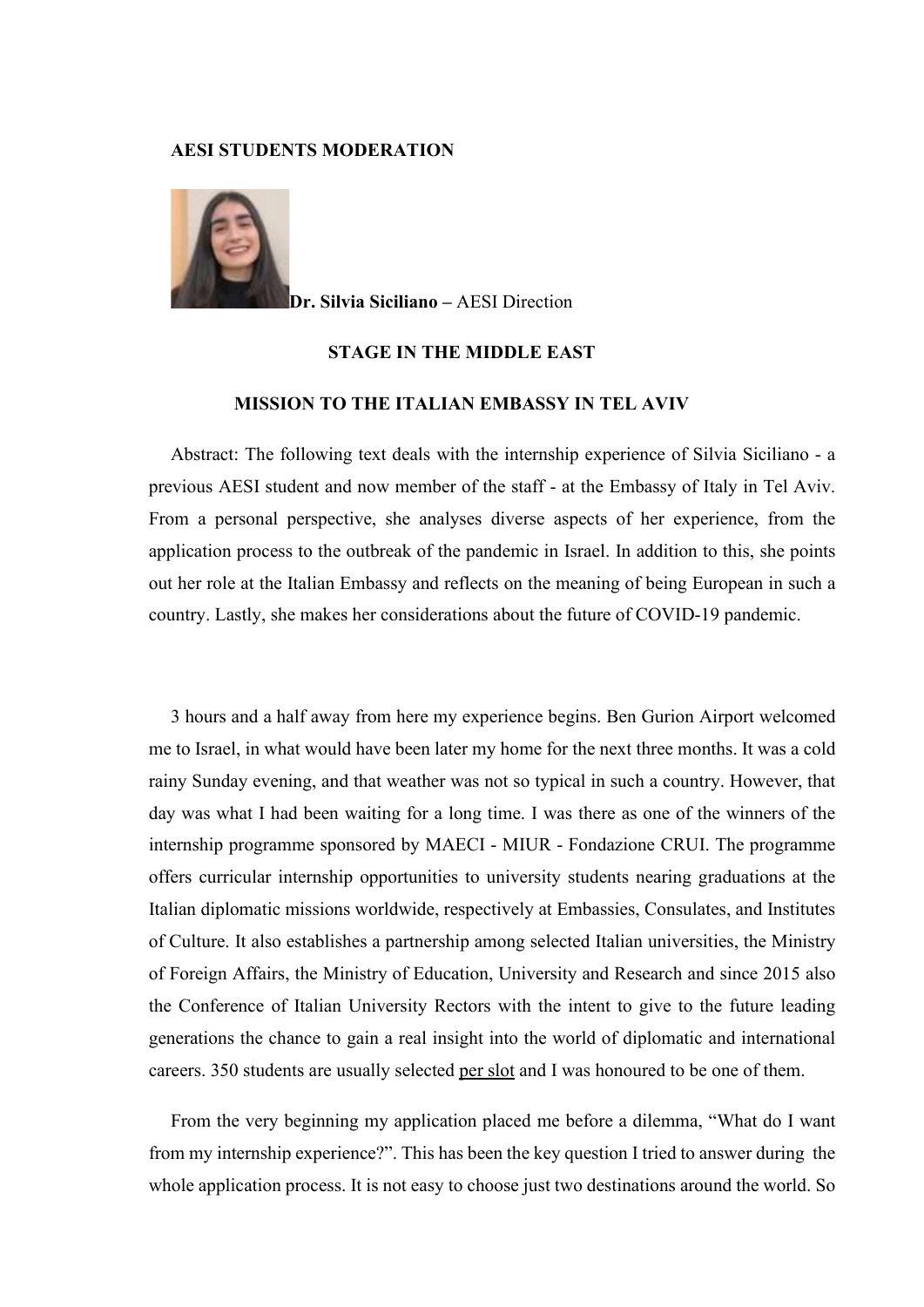many times I fantasised about close and far places where I would like to live in. But then the choice, the one that could change your life, does never come easily. Then one day I had my answer or at least my final decision: Italian Embassy in Washington and Italian Embassy in Tel Aviv. I was sure of one thing, I wanted to leave my comfort zone that had been Europe until that moment. I had already had many experiences in Europe, and I felt as if it was the time to challenge myself and that internship was the chance. Moreover, this challenging need rose during my past experience at Rome International Seminar which definitively marked a turning point in my academic and personal path. Rome International Seminar has been a unique experience which took place in Rome last year. It is something that I personally could not imagine that it would ever happen. But it happened. Young delegations of students from Israel, Palestine, Lebanon, Jordan and Syria spent more than a week together. They had never met before, they first saw each other as perfect aliens and they at last said goodbye as old friends. Throughout those days, I saw with my own eyes the value of respect, solidarity and inclusion. Therefore, I am grateful to these students and to AESI - the architect and mind of this project - and in particular to President Massimo Caneva who turned his idea into a reality.

Once in Tel Aviv, my area of employment was the Press and Political Office at the Italian Embassy. My typical day began with a press review in the morning and later in the afternoon with the management of the social media of the Embassy, such as Twitter or Instagram. I often took part at meetings promoted by the Delegation of the European Union to Israel dealing with sensitive national issues regarding Arab minorities living in Israel or the settlements conditions, with the purpose to raise awareness among the Embassies. As I got through the door, I was a hurricane of feelings. In the first place, I felt ignorant, small and ungrateful. Until that moment, I took everything for granted: as European citizen I could buy a low cost airplane ticket and fly around Europe just with my ID, I could say "hello" to my friends of the neighbouring countries, and I could study one semester abroad thanks to the Erasmus programme. And still, the European Union motto "in varietate concordia" guarantees six pure values: Human dignity, Freedom, Democracy, Equality, Rule of Law and Human Rights. Over the past months I learnt that being European is a fortune and being Italian is a warm hug anywhere in the world. Thanks to the Italian Embassy I was lucky enough to take part at meetings about the Israeli elections or the Trump peace plan. I was there during the organisation of the arrival of President Mattarella in occasion of the 75th anniversary of the liberation of Auschwitz. Obviously I was there at the pandemic outbreak. I read everyday what was happening in my country and I was not there. The press review dedicated an entire section to "Coronavirus in Italy" and I had no real perception of my